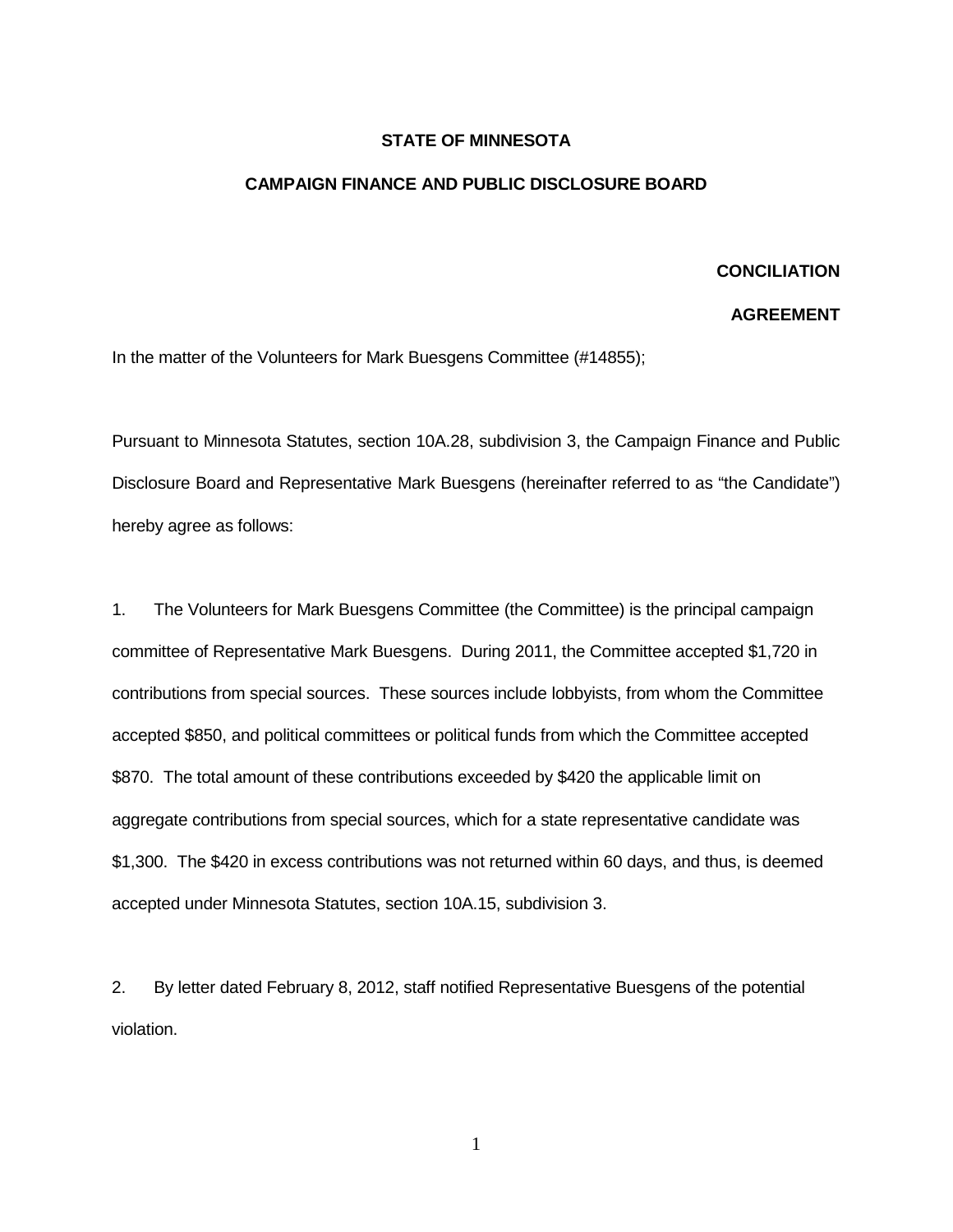3. Board records show that this is the first calendar year in which the Committee reported acceptance of contributions that exceeded the applicable aggregate contribution limit. The Committee registered with the Board on November 25, 1997.

4. The parties agree that the Committee accepted excessive contributions from special sources resulting in an inadvertent violation of Minnesota Statutes, section 10A. 27, subdivision 11, in calendar year 2011.

5. The Candidate hereby agrees to return \$420 to contributors described in paragraph 1 in order to bring the Committee into compliance. A copy of the checks used to return the excess contributions must be provided to the Board within 30 days after the date this conciliation agreement is signed by both parties.

6. The Candidate agrees to pay a civil penalty of \$420, one times the amount by which the contributions exceeded the applicable limit, to be paid to the Board for deposit in the general fund of the state.

7. The Committee hereby agrees to forward to the Board \$420 by check or money order payable to the State of Minnesota within 30 days after the date this agreement is signed by both parties. It is agreed by the parties that payment of the civil penalty of \$420, return of the excess contributions, and this conciliation agreement will be a bar to any civil proceeding under Minnesota Statutes, section 10A.28, subdivisions 3 and 4.

2